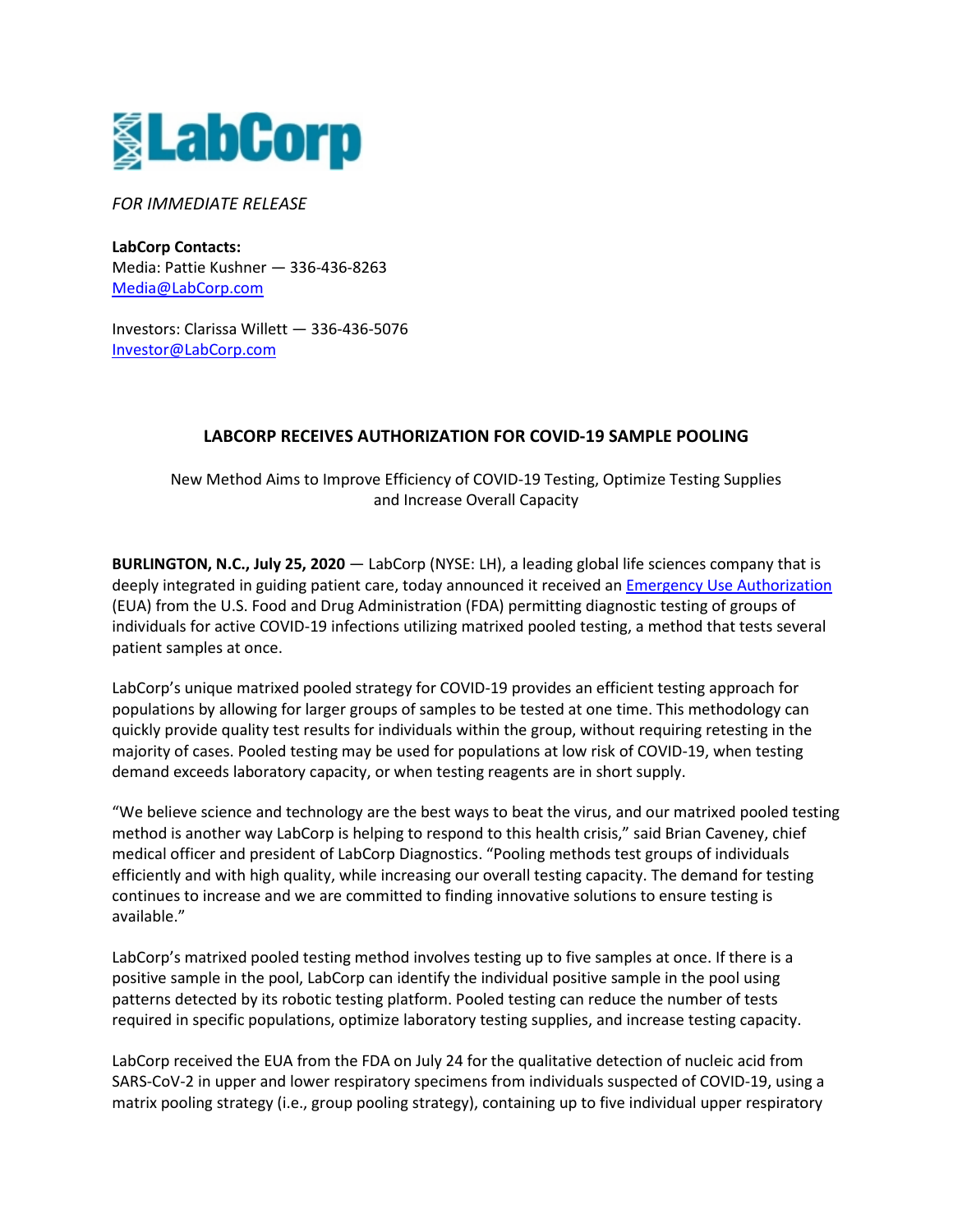swab specimens (nasopharyngeal, mid-turbinate, anterior nares or oropharyngeal swabs) per pool and 25 specimens per matrix, where each specimen is collected under observation or by a healthcare provider using individual vials containing transport media. Negative results from pooled testing should not be treated as definitive. If a patient's clinical signs and symptoms are inconsistent with a negative result or results are necessary for patient management, then the patient should be considered for individual testing. Specimens included in pools where the positive sample cannot be identified using the matrix must be tested individually prior to reporting a result. Specimens with low viral loads may not be detected in sample pools due to decreased sensitivity of pooled testing.

LabCorp's COVID-19 molecular test has been authorized by the FDA under an EUA only for the detection of nucleic acid from SARS-CoV-2, and not for any other viruses or pathogens, and has not been FDA cleared or approved. The test is only authorized for the duration of the declaration that circumstances exist justifying the authorization of emergency use of in vitro diagnostic tests for detection and/or diagnosis of COVID-19 under Section 564(b)(1) of the Act, 21 U.S.C. § 360bbb-3(b)(1), unless the authorization is terminated or revoked sooner.

This EUA is effective until the declaration that circumstances exist justifying the authorization of the emergency use of in vitro diagnostics for detection and/or diagnosis of COVID-19 is terminated under Section 564(b)(2) of the Act or the EUA is revoked under Section 564(g) of the Act.

## **About LabCorp**

LabCorp (NYSE: LH), an S&P 500 company, is a leading global life sciences company that is deeply integrated in guiding patient care, providing comprehensive clinical laboratory and end-to-end drug development services. With a mission to improve health and improve lives, LabCorp delivers world-class diagnostics solutions, brings innovative medicines to patients faster, and uses technology to improve the delivery of care. LabCorp reported revenue of more than \$11.5 billion in 2019. To learn more about LabCorp, visit [www.LabCorp.com,](https://www.labcorp.com/) and to learn more about LabCorp's drug development business, Covance, visit [www.Covance.com.](https://www.covance.com/)

## **Cautionary Statement Regarding Forward-Looking Statements**

*This press release contains forward-looking statements, including but not limited to statements with respect to clinical laboratory testing, the potential benefits of COVID-19 testing, our responses to and the expected future impacts of the COVID-19 pandemic, and the opportunities for future growth. Each of the forward-looking statements is subject to change based on various important factors, many of which are beyond the Company's control, including without limitation, whether our response to the COVID-19 pandemic will prove effective, the impact of the COVID-19 pandemic on our business and financial condition, as well as on general economic, business, and market conditions, competitive actions and other unforeseen changes and general uncertainties in the marketplace, changes in government regulations, including healthcare reform, customer purchasing decisions, including changes in payer regulations or policies, other adverse actions of governmental and third-party payers, the Company's satisfaction of regulatory and other requirements, patient safety issues, changes in testing guidelines or recommendations, federal, state, and local governmental responses to the COVID-19 pandemic, adverse results in material litigation matters, failure to maintain or develop customer relationships, our ability to develop or acquire new products and adapt to technological changes, failure in information technology, systems or data security, and employee relations. These factors, in some cases, have affected and in the future (together with other factors) could affect the Company's ability to implement the Company's business strategy and actual results could differ materially from those suggested by these forwardlooking statements. As a result, readers are cautioned not to place undue reliance on any of our forward-*